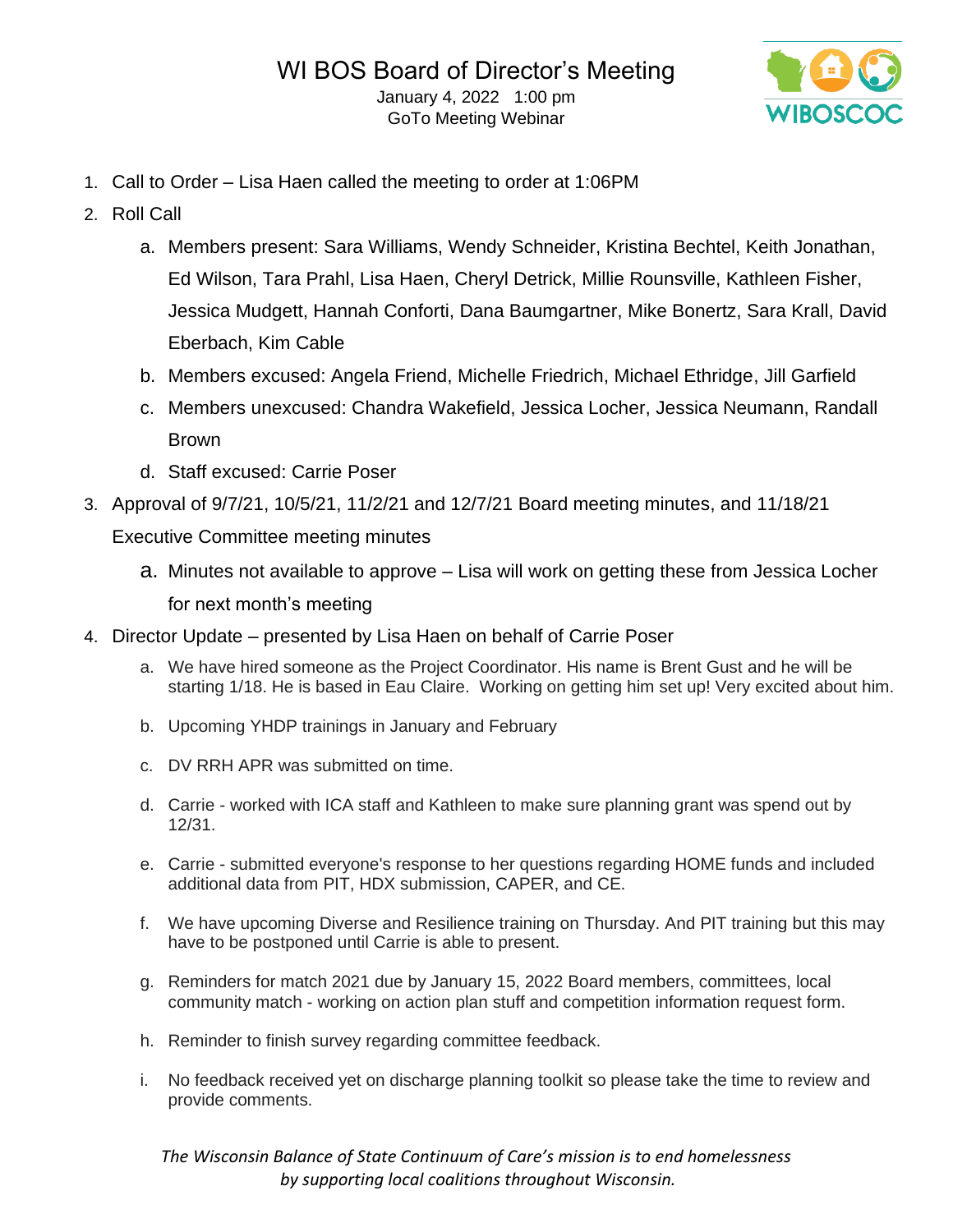

- j. We received an offer from Joli Guenther, Executive Director of the Wisconsin Association for Homeless and Runaway Services (WAHRS) to help with the YHDP Grant and the executive committee agreed to move forward with her offer. We have a proposal that board members will have the opportunity to review and vote via email within the next week.
- 5. February Meeting Carrie Poser Update not given due to Carrie's absence
- 6. Public Policy Report Carrie Poser Update not given due to Carrie's absence
- 7. Committee Reports (Time permitting) Lisa requests that committees update their charters by March 31<sup>st</sup>, 2022
	- a. System Performance Network-David Eberbach
		- i. Met last month and spent time with HMIS staff to go through reports that are becoming available. Unable to do local coalition reports yet – still working on this. Creating workarounds to get local coalitions the data they need. Goal in 2022 is to get back to normal functionality. January is PIT and HMIS is ready to provide data.
	- b. Coordinated Entry-Wendy Schnider
		- i. Meeting monthly over 50 people on the committee and a lot of subcommittees. Outreach group working on DECHR standards; Assessment and Prioritization group working on new assessment tool. Other groups include: prevention implementation group, other systems of care, going to create a new youth team, DV team – meet the last Wed of every month from 1PM-2PM – next meeting is January 26th
	- c. Discharge Planning-Kristina Bechtel
		- i. Waiting for feedback for Discharge Planning toolkit will review feedback at next meeting this coming Thursday with the hopes to present to membership in February BOS membership meeting
	- d. Youth Service Providers -Cheryl Detrick
		- i. Youth Service Providers two-hour meetings twice a month  $2^{nd}$  and  $4^{th}$  Tuesday of the month to work on the Coordinated Community Plan
	- e. Emergency Shelter-Jessica Mudgett
		- i. Committee has 3 board chairs (new board members) and they are working on recreating emergency shelter and motel voucher standards to submit to the membership
	- f. Veteran Advisory Board
		- i. Update not given as no representation at meeting
	- g. Gaps and Needs-Sara Krall
		- i. Closed the survey final numbers come from at least one response from each coalition – Client survey – 368 returned; Provider survey – 398 returned
		- *The Wisconsin Balance of State Continuum of Care's mission is to end homelessness by supporting local coalitions throughout Wisconsin.*